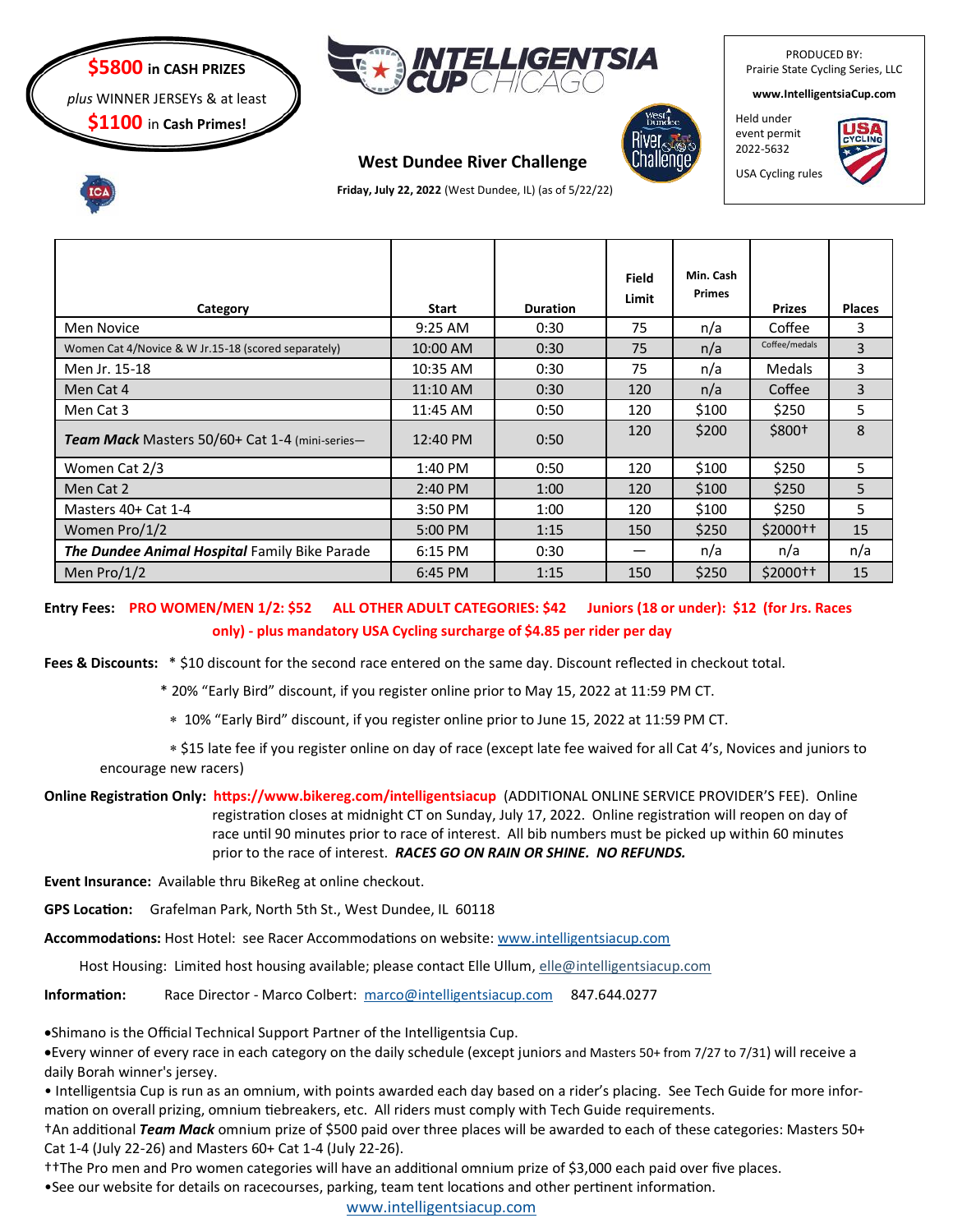## **\$5800 in CASH PRIZES**

*plus* WINNER JERSEYs & at least

**\$1100** in **Cash Primes!**



PRODUCED BY: Prairie State Cycling Series, LLC

**www.IntelligentsiaCup.com**

Held under event permit 2022-5632



Ray WHALEN

**The Ray Whalen Builders Tour of Lake Ellyn**

BUILDERS<br>INC. **Saturday, July 23, 2022** (Glen Ellyn, IL) (as of 5/22/22)

| Category                                                                    | <b>Start</b> | <b>Duration</b> | Field<br>Limit | Min. Cash<br><b>Primes</b> | <b>Prizes</b>       | <b>Places</b> |
|-----------------------------------------------------------------------------|--------------|-----------------|----------------|----------------------------|---------------------|---------------|
| Men Novice                                                                  | 8:55 AM      | 0:30            | 75             | n/a                        | Coffee              | 3             |
| Women Cat 4/Novice & W Jr. 15-18 (scored separately)                        | 9:30 AM      | 0:30            | 75             | n/a                        | Coffee/medals       | 3             |
| Traffic interlude                                                           | 10:05 AM     | 0:10            | —              |                            |                     |               |
| Men Jr. 15-18                                                               | 10:15 AM     | 0:30            | 75             | n/a                        | <b>Medals</b>       | 3             |
| Men Cat 4                                                                   | 10:50 AM     | 0:30            | 120            | n/a                        | Coffee              | 3             |
| Men Cat 3                                                                   | 11:30 AM     | 0:50            | 120            | \$100                      | \$250               | 3             |
| <b>Team Mack</b> Masters 50/60+ Cat 1-4 (mini-series-<br>scored separately) | 12:25 PM     | 0:50            | 120            | \$200                      | \$800+              | 8             |
| Women Cat 2/3                                                               | 1:25 PM      | 0:50            | 120            | \$100                      | \$250               | 5             |
| The Duncan Law Group Family Fun Ride                                        | 2:25 PM      | 0:30            | —              | n/a                        | n/a                 | n/a           |
| Traffic interlude                                                           | 2:55 PM      | 0:10            |                |                            |                     |               |
| Men Cat 2                                                                   | 3:05 PM      | 1:00            | 120            | \$100                      | \$250               | 5             |
| Masters 40+ Cat 1-4                                                         | 4:10 PM      | 1:00            | 120            | \$100                      | \$250               | 5             |
| Women Pro/1/2                                                               | 5:20 PM      | 1:15            | 150            | \$250                      | \$2000 <sup>†</sup> | 15            |
| Men Pro/1/2                                                                 | 6:45 PM      | 1:15            | 150            | \$250                      | \$2000 <sup>†</sup> | 15            |

#### **Entry Fees: PRO WOMEN/MEN 1/2: \$52 ALL OTHER ADULT CATEGORIES: \$42 Juniors (18 or under): \$12 (for Jrs. Races only) - plus mandatory USA Cycling surcharge of \$4.85 per rider per day**

**Fees & Discounts:** \* \$10 discount for the second race entered on the same day. Discount reflected in checkout total.

\* 20% "Early Bird" discount, if you register online prior to May 15, 2022 at 11:59 PM CT.

10% "Early Bird" discount, if you register online prior to June 15, 2022 at 11:59 PM CT.

 \$15 late fee if you register online on day of race (except late fee waived for all Cat 4's, Novices and juniors to encourage new racers)

**Online Registration Only: https://www.bikereg.com/intelligentsiacup** (ADDITIONAL ONLINE SERVICE PROVIDER'S FEE). Online registration closes at midnight CT on Sunday, July 17, 2022. Online registration will reopen on day of race until 90 minutes prior to race of interest. All bib numbers must be picked up within 60 minutes prior to the race of interest. *RACES GO ON RAIN OR SHINE. NO REFUNDS.* 

**Event Insurance:** Available thru BikeReg at online checkout.

**GPS Location:** Venue: Lake Ellyn Park, 645 Lenox Rd., Glen Ellyn 60137; **Parking: in METRA lot located at 478 N. Park Blvd., Glen Ellyn, IL 60137**

**Accommodations:** Host Hotel: see Racer Accommodations on website: [www.intelligentsiacup.com](http://www.intelligentsiacup.com) 

Host Housing: Limited host housing available; please contact Elle Ullum, elle@intelligentsiacup.com

**Information:** Race Director - Marco Colbert: [marco@intelligentsiacup.com](mailto:marco@intelligentsiacup.com) 847.644.0277

•Shimano is the Official Technical Support Partner of the Intelligentsia Cup.

•Every winner of every race in each category on the daily schedule (except juniors and Masters 50+ from 7/27 to 7/31) will receive a daily Borah winner's jersey. Intelligentsia Cup is run as an omnium, with points awarded each day based on a rider's placing. See Tech Guide for more information on overall prizing, omnium tiebreakers, etc. All riders must comply with Tech Guide requirements.

†An additional *Team Mack* omnium prize of \$500 paid over three places will be awarded to each of these categories: Masters 50+ Cat 1-4 (July 22-26) and Masters 60+ Cat 1-4 (July 22-26).

††The Pro men and Pro women categories will have an additional omnium prize of \$3,000 each paid over five places.

•See our website for details on racecourses, parking, team tent locations and other pertinent information.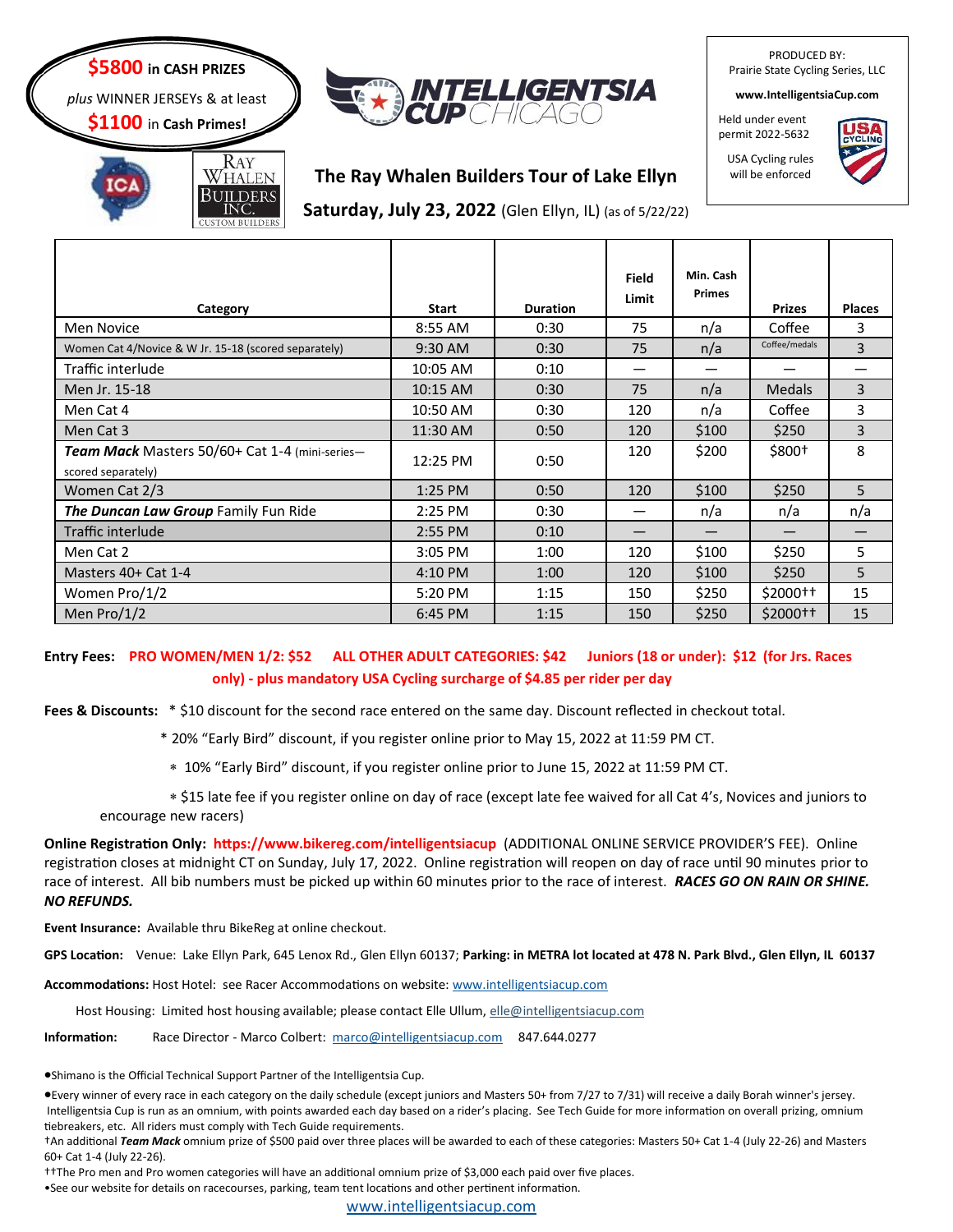



PRODUCED BY: Prairie State Cycling Series, LLC

**www.IntelligentsiaCup.com**

Held under event permit 2022-5632

USA Cycling rules will be enforced



**Winfield Criterium and Summerfest**

 **Sunday, July 24, 2022** (Winfield, IL) (as of 5/22/22)

| Category                                                             | <b>Start</b> | <b>Duration</b> | Field<br>Limit | Min. Cash<br><b>Primes</b> | <b>Prizes</b>       | <b>Places</b>  |
|----------------------------------------------------------------------|--------------|-----------------|----------------|----------------------------|---------------------|----------------|
| <b>Men Novice</b>                                                    | 8:25 AM      | 0:30            | 75             | n/a                        | Coffee              | 3              |
| Women Cat 4/Novice & W Jr. 15-18 (scored separately)                 | 9:00 AM      | 0:30            | 75             | n/a                        | Coffee/medals       | $\overline{3}$ |
| Men Jr. 15-18                                                        | 9:35 AM      | 0:30            | 75             | n/a                        | <b>Medals</b>       | 3              |
| Men Cat 4                                                            | 10:10 AM     | 0:30            | 120            | n/a                        | Coffee              | 3              |
| Men Cat 3                                                            | 10:45 AM     | 0:50            | 120            | \$100                      | \$250               | 5              |
| <b>Volunteer Shift Change Interlude and Food Truck Entry</b>         | 11:40 AM     | 0:15            | n/a            | n/a                        | n/a                 | n/a            |
| Team Mack Masters 50/60+ Cat 1-4 (mini-series-<br>scored separately) | 11:55 AM     | 0:50            | 120            | \$200                      | $$800+$             | 8              |
| Women Cat 2/3                                                        | 12:55 PM     | 0:50            | 120            | \$100                      | \$250               | 5              |
| <b>Family Ride</b>                                                   | 1:55 PM      | 0:30            |                | n/a                        | n/a                 | n/a            |
| <b>Volunteer Shift Change Interlude</b>                              | 2:25 PM      | 0:15            | n/a            | n/a                        | n/a                 | n/a            |
| Men Cat 2                                                            | 2:40 PM      | 0:55            | 120            | \$100                      | \$250               | 5              |
| Masters 40+ Cat 1-4                                                  | 3:40 PM      | 0:55            | 120            | \$100                      | \$250               | 5              |
| Volunteer Shift Change Interlude                                     | 4:40PM       | 0:15            | n/a            | n/a                        | n/a                 | n/a            |
| Women Pro/1/2                                                        | 4:55 PM      | 1:10            | 150            | \$250                      | \$2000 <sup>†</sup> | 15             |
| Men Pro/ $1/2$                                                       | 6:15 PM      | 1:10            | 150            | \$250                      | \$2000 <sup>†</sup> | 15             |

**Entry Fees: PRO WOMEN/MEN 1/2: \$52 ALL OTHER ADULT CATEGORIES: \$42 Juniors (18 or under): \$12 (for Jrs. Races only) - plus mandatory USA Cycling surcharge of \$4.85 per rider per day**

**Fees & Discounts:** \* \$10 discount for the second race entered on the same day. Discount reflected in checkout total.

- \* 20% "Early Bird" discount, if you register online prior to May 15, 2022 at 11:59 PM CT.
	- 10% "Early Bird" discount, if you register online prior to June 15, 202 at 11:59 PM CT.
- \$15 late fee if you register online on day of race (except late fee waived for all Cat 4's, Novices and juniors to encourage new racers)
- **Online Registration Only: https://www.bikereg.com/intelligentsiacup** (ADDITIONAL ONLINE SERVICE PROVIDER'S FEE). Online registration closes at midnight CT on Sunday, July 17, 2022. Online registration will reopen on day of race until 90 minutes prior to race of interest. All bib numbers must be picked up within 60 minutes prior to the race of interest. *RACES GO ON RAIN OR SHINE. NO REFUNDS.*

**Event Insurance:** Available thru BikeReg at online checkout.

**GPS Location:** METRA Lot: Jewell Rd. and Winfield Rd., Winfield, IL 60190

**Accommodations:** Host Hotel: see Racer Accommodations on website: [www.intelligentsiacup.com](http://www.intelligentsiacup.com) 

Host Housing: Limited host housing available; please contact Elle Ullum, elle@intelligentsiacup.com

**Information:** Race Director - Marco Colbert: [marco@intelligentsiacup.com](mailto:marco@intelligentsiacup.com) 847.644.0277

•Shimano is the Official Technical Support Partner of the Intelligentsia Cup.

•Every winner of every race in each category on the daily schedule (except juniors and Masters 50+ from 7/27 to 7/31) will receive a daily Borah winner's jersey.

• Intelligentsia Cup is run as an omnium, with points awarded each day based on a rider's placing. See Tech Guide for more information on overall prizing, omnium tiebreakers, Covid Mitigation Plan, etc. All riders must comply with Tech Guide requirements.

†An additional *Team Mack* omnium prize of \$500 paid over three places will be awarded to each of these categories: Masters 50+ Cat 1-4 (July 22-26) and Masters 60+ Cat 1-4 (July 22-26).

††The Pro men and Pro women categories will have an additional omnium prize of \$3,000 each paid over five places.

•See our website for details on racecourses, parking, team tent locations and other pertinent information.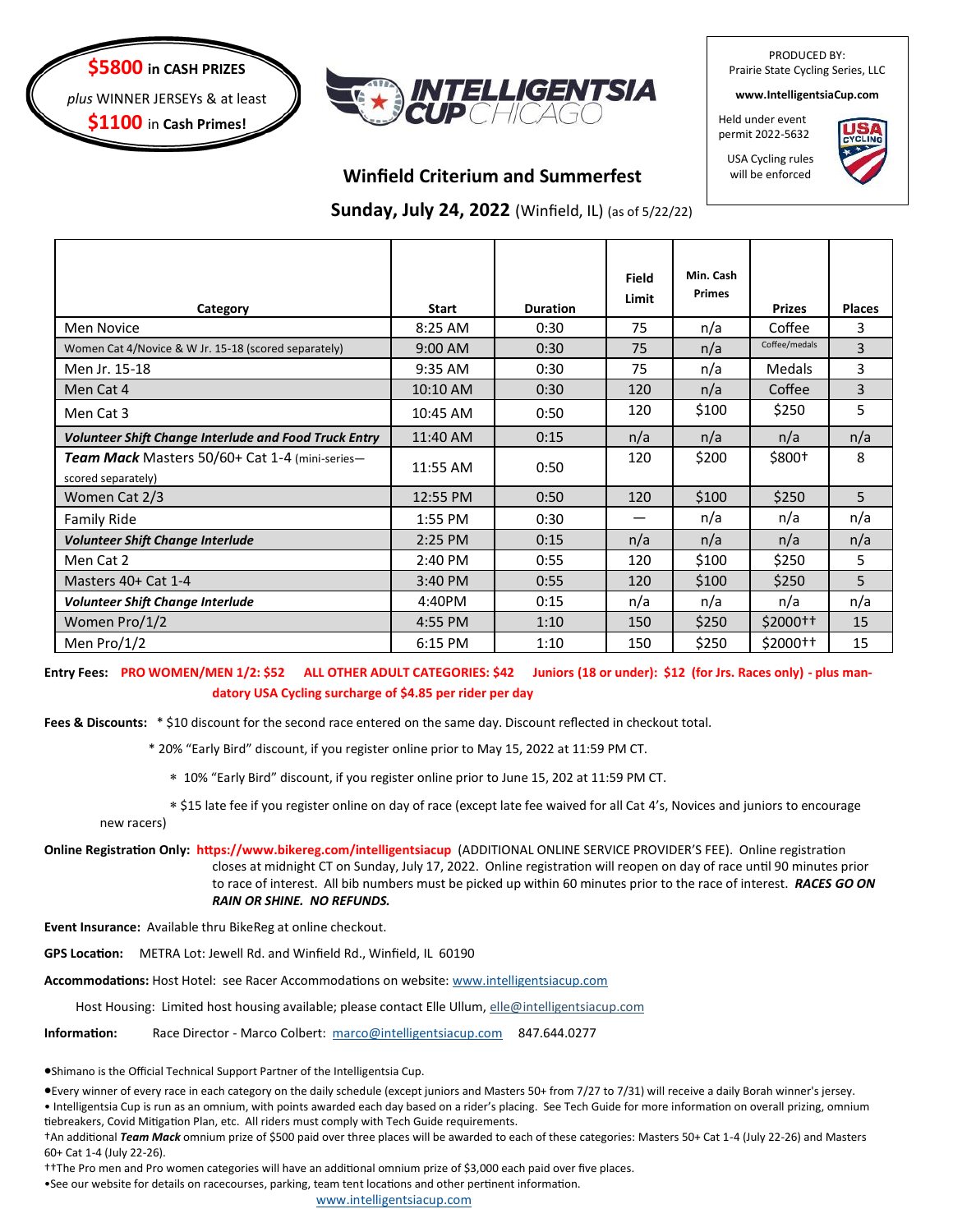## **\$5800 in CASH PRIZES**

*plus* WINNER JERSEYs & at least

**\$1100** in **Cash Primes!**





# **Mundelein Grand Prix**

# **Monday, July 25 , 2022** (Mundelein, IL) (as of 5/22/22)

| Category                                                                    | <b>Start</b> | <b>Duration</b> | Field<br>Limit | Min. Cash<br><b>Primes</b> | <b>Prizes</b>       | <b>Places</b>  |
|-----------------------------------------------------------------------------|--------------|-----------------|----------------|----------------------------|---------------------|----------------|
| Men Novice                                                                  | $9:25$ AM    | 0:30            | 75             | n/a                        | Coffee              | 3              |
| Women Cat 4/Novice & W Jr.15-18 (scored separately)                         | 10:00 AM     | 0:30            | 75             | n/a                        | Coffee/medals       | $\overline{3}$ |
| Men Jr. 15-18                                                               | 10:35 AM     | 0:30            | 75             | n/a                        | <b>Medals</b>       | 3              |
| Men Cat 4                                                                   | 11:10 AM     | 0:30            | 120            | n/a                        | Coffee              | 3              |
| Men Cat 3                                                                   | 11:45 AM     | 0:50            | 120            | \$100                      | \$250               | 5              |
| <b>Team Mack</b> Masters 50/60+ Cat 1-4 (mini-series-<br>scored separately) | 12:40 PM     | 0:50            | 120            | \$200                      | $$800+$             | 8              |
| Women Cat 2/3                                                               | 1:40 PM      | 0:50            | 120            | \$100                      | \$250               | 5.             |
| Men Cat 2                                                                   | 2:40 PM      | 1:00            | 120            | \$100                      | \$250               | 5              |
| Masters 40+ Cat 1-4                                                         | 3:50 PM      | 1:00            | 120            | \$100                      | \$250†              | 5.             |
| Women Pro/1/2                                                               | 5:00 PM      | 1:15            | 150            | \$250                      | $$2000+$            | 15             |
| Community Ride                                                              | 6:15 PM      | 0:30            |                | n/a                        | n/a                 | n/a            |
| Men $Pro/1/2$                                                               | 6:45 PM      | 1:15            | 150            | \$250                      | \$2000 <sup>†</sup> | 15             |

**Entry Fees: PRO WOMEN/MEN 1/2: \$52 ALL OTHER ADULT CATEGORIES: \$42 Juniors (18 or under): \$12 (for Jrs. Races only) - plus mandatory USA Cycling surcharge of \$4.85 per rider per day**

**Fees & Discounts:** \* \$10 discount for the second race entered on the same day. Discount reflected in checkout total.

\* 20% "Early Bird" discount, if you register online prior to May 15, 2022 at 11:59 PM CT.

10% "Early Bird" discount, if you register online prior to June 15, 2022 at 11:59 PM CT.

 \$15 late fee if you register online on day of race (except late fee waived for all Cat 4's, Novices and juniors to encourage new racers)

**Online Registration Only: https://www.bikereg.com/intelligentsiacup** (ADDITIONAL ONLINE SERVICE PROVIDER'S FEE). Online registration closes at midnight CT on Sunday, July 17, 2022. Online registration will reopen on day of race until 90 minutes prior to race of interest. All bib numbers must be picked up within 60 minutes prior to the race of interest. *RACES GO ON RAIN OR SHINE. NO REFUNDS.* 

**Event Insurance:** Available thru BikeReg at online checkout.

**GPS Location:** METRA Lot: 205 N Archer Ave., Mundelein, IL 60060

**Accommodations:** Host Hotel: see Racer Accommodations on website: [www.intelligentsiacup.com](http://www.intelligentsiacup.com) 

Host Housing: Limited host housing available; please contact Elle Ullum, elle@intelligentsiacup.com

**Information:** Race Director - Marco Colbert: [marco@intelligentsiacup.com](mailto:marco@intelligentsiacup.com) 847.644.0277

•Shimano is the Official Technical Support Partner of the Intelligentsia Cup.

•Every winner of every race in each category on the daily schedule (except juniors and Masters 50+ from 7/27 to 7/31) will receive a daily Borah winner's jersey.

• Intelligentsia Cup is run as an omnium, with points awarded each day based on a rider's placing. See Tech Guide for more information on overall prizing, omnium tiebreakers, etc. All riders must comply with Tech Guide requirements.

†An additional *Team Mack* omnium prize of \$500 paid over three places will be awarded to each of these categories: Masters 50+ Cat 1-4 (July 22-26) and Masters 60+ Cat 1-4 (July 22-26).

††The Pro men and Pro women categories will have an additional omnium prize of \$3,000 each paid over five places.

•See our website for details on racecourses, parking, team tent locations and other pertinent information.

[www.intelligentsiacup.com](http://www.intelligentsiacup.com) 

PRODUCED BY: Prairie State Cycling Series, LLC

**www.IntelligentsiaCup.com**

Held under event permit 2022-5632

USA Cycling rules will be enforced

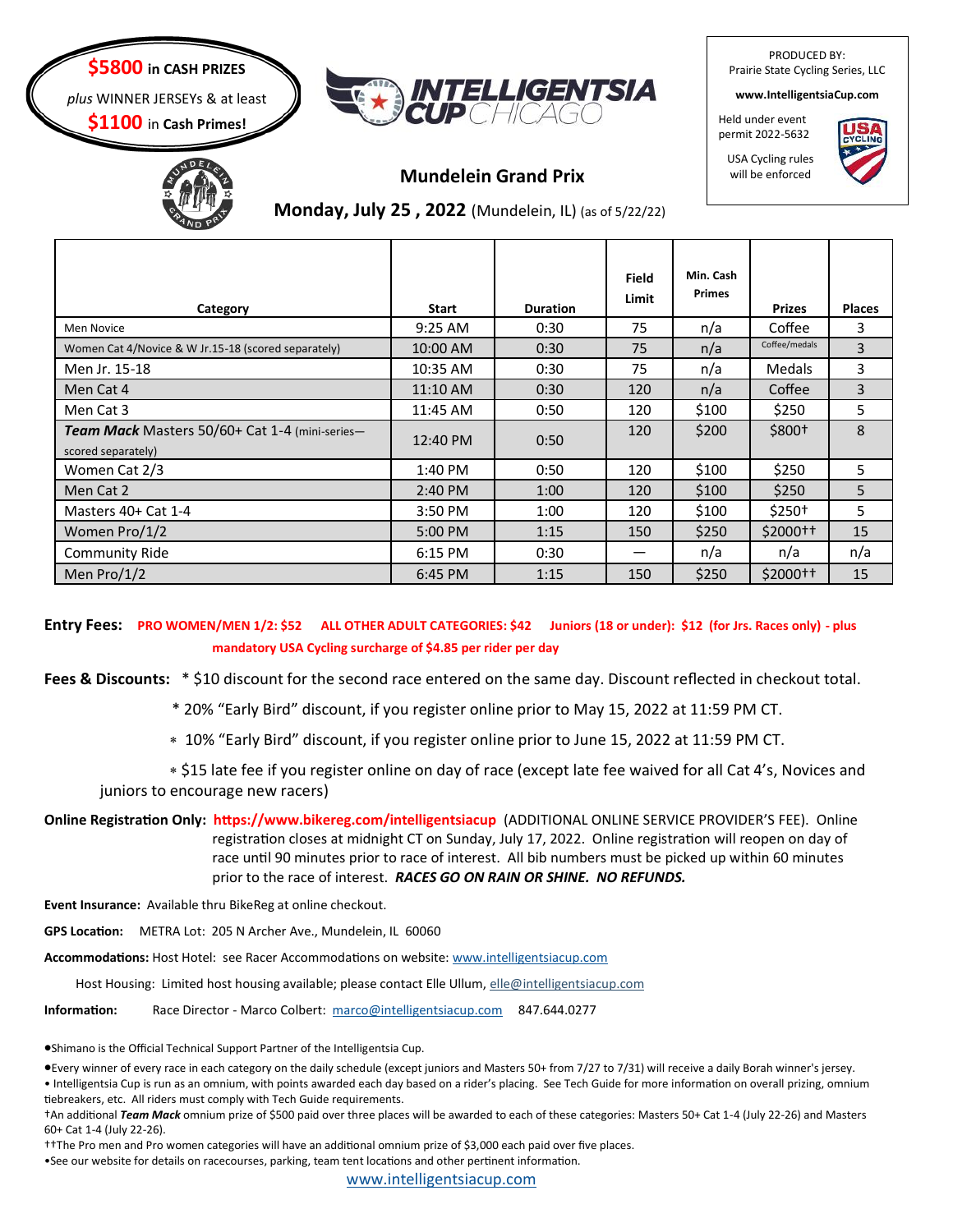#### **\$5250 in CASH PRIZES**

*plus* WINNER JERSEYs & at least

**\$1000** in **Cash Primes!**



PRODUCED BY: Prairie State Cycling Series, LLC

**www.IntelligentsiaCup.com**

Held under event permit 2022-5632

USA Cycling rules will be enforced





## **Lombard Cycling Classic p/b DuPage Sports Commission**

**Tuesday, July 26, 2022** (Lombard, IL) (as of 5/22/22)

| Category                                                                    | <b>Start</b> | <b>Duration</b> | <b>Field</b><br>Limit | Min. Cash<br><b>Primes</b> | <b>Prizes</b>       | <b>Places</b> |
|-----------------------------------------------------------------------------|--------------|-----------------|-----------------------|----------------------------|---------------------|---------------|
| Men Novice                                                                  | $9:25$ AM    | 0:30            | 75                    | n/a                        | Coffee              | 3             |
| Women Cat 4/Novice & W Jr. 15-18 (scored separately)                        | 10:00 AM     | 0:30            | 75                    | n/a                        | Coffee/medals       | 3             |
| Men Jr. 15-18                                                               | 10:35 AM     | 0:30            | 75                    | n/a                        | <b>Medals</b>       | 3             |
| Men Cat 4                                                                   | 11:10 AM     | 0:30            | 75                    | n/a                        | Coffee              | 3             |
| Men Cat 3                                                                   | 11:45 AM     | 0:50            | 120                   | \$100                      | \$250               | 5             |
| <b>Team Mack</b> Masters 50/60+ Cat 1-4 (mini-series-<br>scored separately) | 12:40 PM     | 0:50            | 150                   | \$200                      | $$800+$             | 8             |
| Women Cat 2/3                                                               | $1:40$ PM    | 0:50            | 120                   | \$100                      | \$250               | 5             |
| Men Cat 2                                                                   | 2:40 PM      | 1:00            | 120                   | \$100                      | \$250               | 5             |
| Masters 40+ Cat 1-4                                                         | 3:50 PM      | 1:00            | 120                   | \$100                      | $$250+$             | 5             |
| Women Pro/1/2                                                               | 5:00 PM      | 1:15            | 150                   | \$250                      | $$2000+$            | 15            |
| Family Fun Ride                                                             | 6:15 PM      | 0:30            | —                     | n/a                        | n/a                 | n/a           |
| Men $Pro/1/2$                                                               | 6:45 PM      | 1:15            | 150                   | \$250                      | \$2000 <sup>†</sup> | 15            |

**Entry Fees: PRO WOMEN/MEN 1/2: \$52 ALL OTHER ADULT CATEGORIES: \$42 Juniors (18 or under): \$12 (for Jrs. Races only) - plus mandatory USA Cycling surcharge of \$4.85 per rider per day**

Fees & Discounts: \* \$10 discount for the second race entered on the same day. Discount reflected in checkout total.

\* 20% "Early Bird" discount, if you register online prior to May 15, 2022 at 11:59 PM CT.

10% "Early Bird" discount, if you register online prior to June 15, 2022 at 11:59 PM CT.

 \$15 late fee if you register online on day of race (except late fee waived for all Cat 4's, Novices and juniors to encourage new racers)

**Online Registration Only: https://www.bikereg.com/intelligentsiacup** (ADDITIONAL ONLINE SERVICE PROVIDER'S FEE). Online registration closes at midnight CT on Sunday, July 17, 2022. Online registration will reopen on day of race until 90 minutes prior to race of interest. All bib numbers must be picked up within 60 minutes prior to the race of interest. *RACES GO ON RAIN OR SHINE. NO REFUNDS.* 

**Event Insurance:** Available thru BikeReg at online checkout.

**GPS Location:** 101 W. St. Charles St., Lombard, IL 60148

**Accommodations:** Host Hotel: see Racer Accommodations on website: [www.intelligentsiacup.com](http://www.intelligentsiacup.com) 

Host Housing: Limited host housing available; please contact Elle Ullum, elle@intelligentsiacup.com

**Information:** Race Director - Marco Colbert: [marco@intelligentsiacup.com](mailto:marco@intelligentsiacup.com) 847.644.0277

•Shimano is the Official Technical Support Partner of the Intelligentsia Cup.

•Every winner of every race in each category on the daily schedule (except juniors and Masters 50+ from 7/27 to 7/31) will receive a daily Borah winner's jersey. • Intelligentsia Cup is run as an omnium, with points awarded each day based on a rider's placing. See Tech Guide for more information on overall prizing, omnium tiebreakers, etc. All riders must comply with Tech Guide requirements.

†An additional *Team Mack* omnium prize of \$500 paid over three places will be awarded to each of these categories: Masters 50+ Cat 1-4 (July 22-26) and Masters 60+ Cat 1-4 (July 22-26).

††The Pro men and Pro women categories will have an additional omnium prize of \$3,000 each paid over five places.

•See our website for details on racecourses, parking, team tent locations and other pertinent information.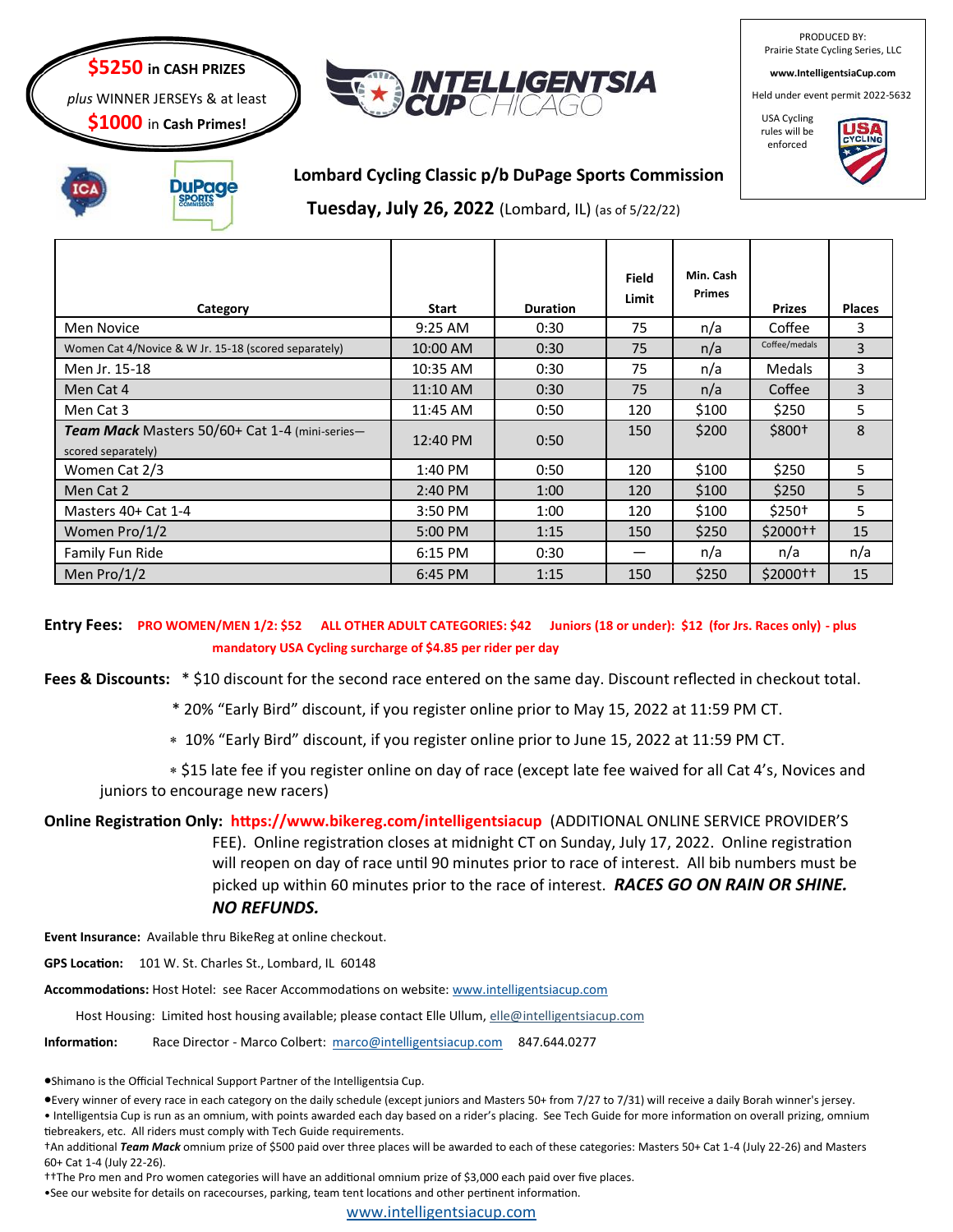



PRODUCED BY: Prairie State Cycling Series, LLC **www.IntelligentsiaCup.com**

**South Chicago Kermesse & Bicycle Celebration p/b 10th Ward Alderwoman Susan Sadlowski Garza Wednesday, July 27, 2022** (Chicago, IL) (as of 5/22/22)

Held under event permit 2022-5632



**Category Start Laps Distance Lap=3.2 mi Field Limit Prizes Places** Men Jr. 15-18 10:00 AM 6 19.2 75 Medals 3 Women Jr. 15-18 10:02 AM 4 10:02 AM 4 12.8 75 Medals 3 Men Cat 4 11:05 AM 8 25.6 120 Coffee 3 Men Novice 11:07 AM 7 22.4 75 Coffee 3 Women Cat 4/Novice **11:08 AM 6 11:08 AM 6 19.2 75 Coffee** 3 Men Cat 3 12:45 PM 11 35.2 120 \$250 5 Women Cat 2/3 12:47 PM 12:47 PM 11 35.2 120 \$250 5 Masters 40+ Cat 1-4 & Masters 50+ Cat 1-4 (scored separately)  $\begin{bmatrix} 2.30 \text{ PM} \end{bmatrix}$  14 44.8 | 120 | \$250 | 5 Women Pro/1/2 2:32 PM 16 51.2 150 \$2000 15 Men Pro/1/2 5:15 PM 19 60.8 150 \$2000† 15 Men Cat 2 5:19 PM 16 51.2 120 \$250 5

**Entry Fees: PRO WOMEN/MEN 1/2: \$52 ALL OTHER ADULT CATEGORIES: \$42 Juniors (18 or under): \$12 (for Jrs. Races only) - plus mandatory USA Cycling surcharge of \$4.85 per rider per day**

**Fees & Discounts:** \* \$10 discount for the second race entered on the same day. Discount reflected in checkout total.

\* 20% "Early Bird" discount, if you register online prior to June 15, 2022 at 11:59 PM CT.

10% "Early Bird" discount, if you register online prior to June 15, 2022 11:59 PM CT.

 \$15 late fee if you register online on day of race (except late fee waived for all Cat 4's, Novices and juniors to encourage new racers)

**Online Registration Only: https://www.bikereg.com/intelligentsiacup** (ADDITIONAL ONLINE SERVICE PROVIDER'S FEE). Online registration closes at midnight CT on Sunday, July 17, 2022. Online registration will reopen on day of race until 90 minutes prior to race of interest. All bib numbers must be picked up within 60 minutes prior to the race of interest. *RACES GO ON RAIN OR SHINE. NO REFUNDS.* 

**Event Insurance:** Available thru BikeReg at online checkout.

**GPS Location:** E. 85th St. and S. Green Bay Ave., Chicago, IL 60617 (Check website for driving and parking suggestions)

**Accommodations:** Host Hotel: see Racer Accommodations on website: [www.intelligentsiacup.com](http://www.intelligentsiacup.com) 

Host Housing: Limited host housing available; please contact Elle Ullum, elle@intelligentsiacup.com

**Information:** Race Director - Marco Colbert: [marco@intelligentsiacup.com](mailto:marco@intelligentsiacup.com) 847.644.0277

•Shimano is the Official Technical Support Partner of the Intelligentsia Cup.

•Every winner of every race in each category on the daily schedule (except juniors and Masters 50+ from 7/27 to 7/31) will receive a daily Borah winner's jersey.

Intelligentsia Cup is run as an omnium, with points awarded each day based on a rider's placing. See Tech Guide for more information on overall prizing, omnium tiebreakers, etc. All riders must comply with Tech Guide requirements.

†The Pro men and Pro women categories will have an additional omnium prize of \$3,000 each paid over five places.

•See our website for details on racecourses, parking, team tent locations and other pertinent information.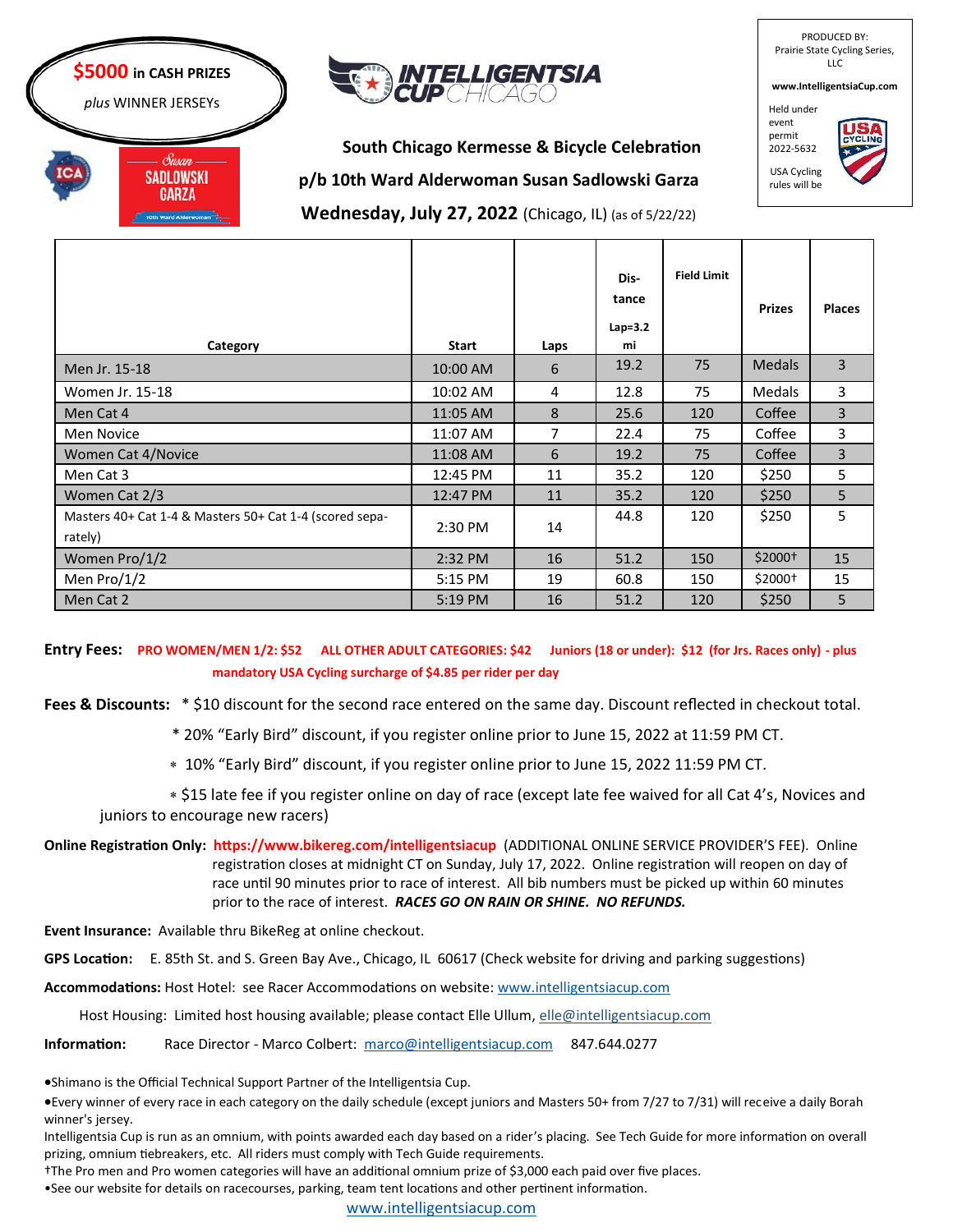

PRODUCED BY: Prairie State Cycling Series, LLC

**www.IntelligentsiaCup.com**

Held under event permit 2022- 5632



USA Cycling rules will be enforced





#### **Northbrook Grand Prix**

# **Thursday, July 28, 2022** (Northbrook, IL) (as of 5/22/22)

| Category                                             | <b>Start</b>      | <b>Duration</b> | <b>Field</b><br>Limit | Min. Cash<br><b>Primes</b> | <b>Prizes</b> | <b>Places</b> |
|------------------------------------------------------|-------------------|-----------------|-----------------------|----------------------------|---------------|---------------|
| Men Novice                                           | 10:05 AM          | 0:30            | 75                    | n/a                        | Coffee        | 3             |
| Women Cat 4/Novice & W Jr. 15-18 (scored separately) | 10:40 AM          | 0:30            | 75                    | n/a                        | Coffee/medals | 3             |
| Men Jr. 15-18                                        | 11:20 AM          | 0:30            | 75                    | n/a                        | Medals        | 3             |
| Men Cat 4                                            | <b>Noon</b>       | 0:30            | 120                   | n/a                        | Coffee        | 3             |
| Men Cat 3                                            | 12:40 PM          | 0:50            | 120                   | \$100                      | \$250         | 5             |
| Women Cat 2/3                                        | $1:40 \text{ PM}$ | 0:50            | 120                   | \$100                      | \$250         | 5             |
| Men Cat 2                                            | 2:40 PM           | 1:00            | 120                   | \$100                      | \$250         | 5             |
| Masters 40+ Cat 1-4 & Masters 50+ Cat 1-4            |                   |                 | 120                   | \$100                      | \$250         | 5             |
| (scored separately)                                  | 3:50 PM           | 1:00            |                       |                            |               |               |
| Women Pro/1/2                                        | 5:00 PM           | 1:15            | 150                   | \$300                      | \$2000+       | 15            |
| Family Fun Ride                                      | 6:15 PM           | 0:30            |                       | n/a                        | n/a           | n/a           |
| Men Pro/1/2                                          | 6:45 PM           | 1:15            | 150                   | \$300                      | $$2000+$      | 15            |

**Entry Fees: PRO WOMEN/MEN 1/2: \$52 ALL OTHER ADULT CATEGORIES: \$42 Juniors (18 or under): \$12 (for Jrs. Races only) - plus mandatory USA Cycling surcharge of \$4.85 per rider per day**

**Fees & Discounts:** \* \$10 discount for the second race entered on the same day. Discount reflected in checkout total.

\* 20% "Early Bird" discount, if you register online prior to May 15, 2022 at 11:59 PM CT.

10% "Early Bird" discount, if you register online prior to June 15, 2022 at 11:59 PM CT.

 \$15 late fee if you register online on day of race (except late fee waived for all Cat 4's, Novices and juniors to encourage new racers)

**Online Registration Only: https://www.bikereg.com/intelligentsiacup** (ADDITIONAL ONLINE SERVICE PROVIDER'S FEE). Online registration closes at midnight CT on Sunday, July 17, 2022. Online registration will reopen on day of race until 90 minutes prior to race of interest. All bib numbers must be picked up within 60 minutes prior to the race of interest. *RACES GO ON RAIN OR SHINE. NO REFUNDS.* 

**Event Insurance:** Available thru BikeReg at online checkout.

**GPS Location:** 1810 Walters Ave., Northbrook, IL 60062

**Accommodations:** Host Hotel: see Racer Accommodations on website: [www.intelligentsiacup.com](http://www.intelligentsiacup.com) 

Host Housing: Limited host housing available; please contact Elle Ullum, elle@intelligentsiacup.com

**Information:** Race Director - Marco Colbert: [marco@intelligentsiacup.com](mailto:marco@intelligentsiacup.com) 847.644.0277

•Shimano is the Official Technical Support Partner of the Intelligentsia Cup.

•Every winner of every race in each category on the daily schedule (except juniors and Masters 50+ from 7/27 to 7/31) will receive a daily Borah winner's jersey.

• Intelligentsia Cup is run as an omnium, with points awarded each day based on a rider's placing. See Tech Guide for more information on overall prizing, omnium tiebreakers, etc. All riders must comply with Tech Guide requirements.

†The Pro men and Pro women categories will have an additional omnium prize of \$3,000 each paid over five places.

•See our website for details on racecourses, parking, team tent locations and other pertinent information. [www.intelligentsiacup.com](http://www.intelligentsiacup.com)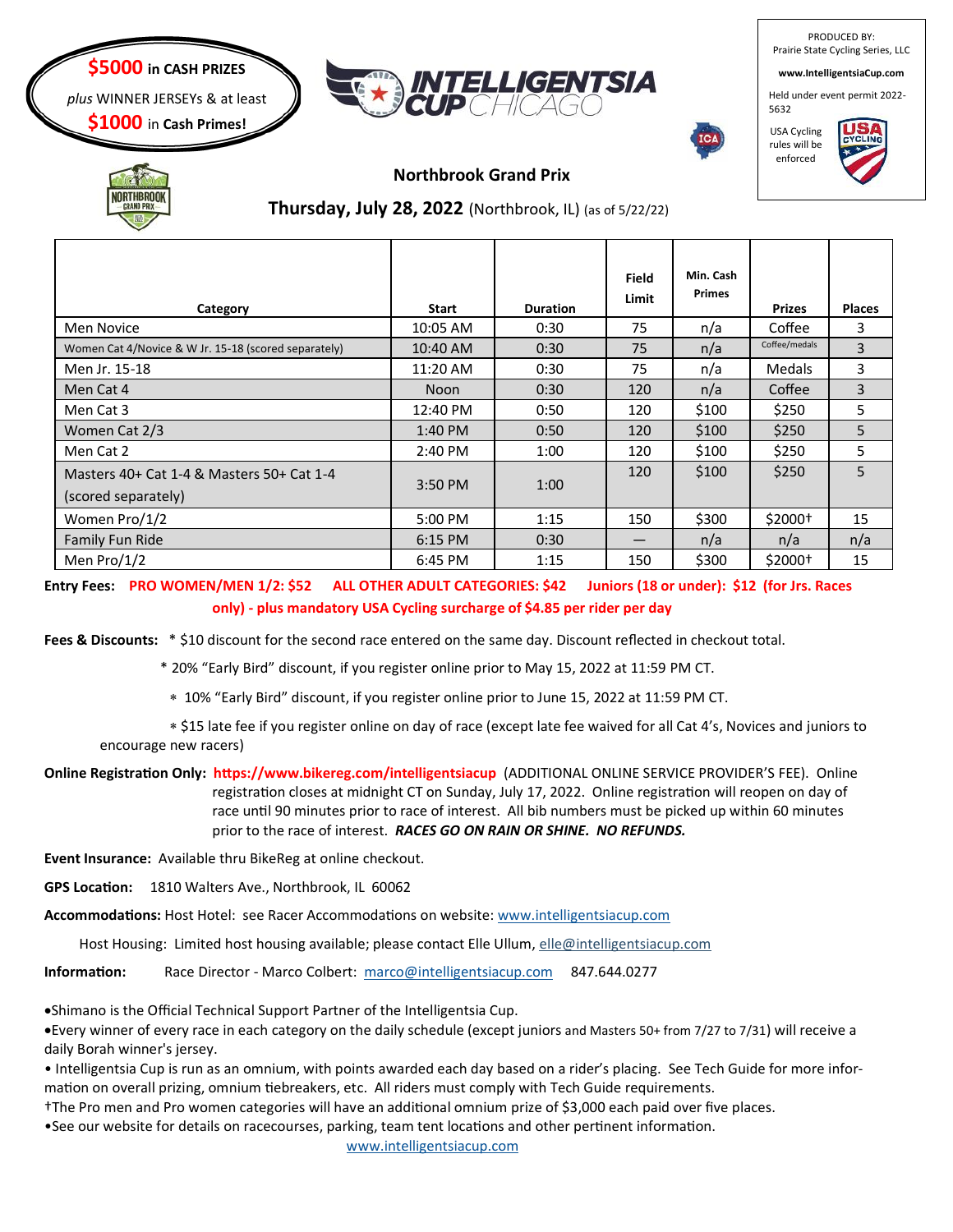

*plus* WINNER JERSEYs & at least

**\$1000** in **Cash Primes!**



PRODUCED BY: Prairie State Cycling Series, LLC **www.IntelligentsiaCup.com**

Held under event permit 2022-

5632 USA Cycling rules will be

enforced



# **Elgin Classic in Memory of Dennis Jurs**

**Friday, July 29, 2022** (Elgin, IL) (as of 5/22/22)

| Category                                             | Start       | <b>Duration</b> | Field<br>Limit | Min. Cash<br><b>Primes</b> | <b>Prizes</b> | <b>Places</b> |
|------------------------------------------------------|-------------|-----------------|----------------|----------------------------|---------------|---------------|
| <b>Men Novice</b>                                    | 10:05 AM    | 0:30            | 75             | n/a                        | Coffee        | 3             |
| Women Cat 4/Novice & W Jr. 15-18 (scored separately) | 10:40 AM    | 0:30            | 75             | n/a                        | Coffee/medals | 3             |
| Men Jr. 15-18                                        | 11:20 AM    | 0:30            | 75             | n/a                        | Medals        | 3             |
| Men Cat 4                                            | <b>Noon</b> | 0:30            | 120            | n/a                        | Coffee        | 3             |
| Men Cat 3                                            | 12:40 PM    | 0:50            | 120            | \$100                      | \$250         | 5             |
| Women Cat 2/3                                        | $1:40$ PM   | 0:50            | 120            | \$100                      | \$250         | 5             |
| Men Cat 2                                            | 2:40 PM     | 1:00            | 120            | \$100                      | \$250         | 5             |
| Masters 40+ Cat 1-4 & Masters 50+ Cat 1-4            | 3:50 PM     | 1:00            | 120            | \$100                      | $$250+$       | 5             |
| (scored separately)                                  |             |                 |                |                            |               |               |
| Women Pro/1/2                                        | 5:00 PM     | 1:15            | 150            | \$300                      | $$2000+$      | 15            |
| Family Fun Ride                                      | 6:15 PM     | 0:30            |                | n/a                        | n/a           | n/a           |
| Men Pro/1/2                                          | 6:45 PM     | 1:15            | 150            | \$300                      | \$2000+       | 15            |

**Entry Fees: PRO WOMEN/MEN 1/2: \$52 ALL OTHER ADULT CATEGORIES: \$42 Juniors (18 or under): \$12 (for Jrs. Races only) - plus mandatory USA Cycling surcharge of \$4.85 per rider per day**

**Fees & Discounts:** \* \$10 discount for the second race entered on the same day. Discount reflected in checkout total.

\* 20% "Early Bird" discount, if you register online prior to May 15, 2022 at 11:59 PM CT.

10% "Early Bird" discount, if you register online prior to June 15, 2022 at 11:59 PM CT.

 \$15 late fee if you register online on day of race (except late fee waived for all Cat 4's, Novices and juniors to encourage new racers)

**Online Registration Only: https://www.bikereg.com/intelligentsiacup** (ADDITIONAL ONLINE SERVICE PROVIDER'S FEE). Online registration closes at midnight CT on Sunday, July 17, 2022. Online registration will reopen on day of race until 90 minutes prior to race of interest. All bib numbers must be picked up within 60 minutes prior to the race of interest. *RACES GO ON RAIN OR SHINE. NO REFUNDS.* 

**Event Insurance:** Available thru BikeReg at online checkout.

**GPS Location:** Slade Ave. and Center St., Elgin, IL 60120

**Accommodations:** Host Hotel: see Racer Accommodations on website: [www.intelligentsiacup.com](http://www.intelligentsiacup.com) 

Host Housing: Limited host housing available; please contact Elle Ullum, elle@intelligentsiacup.com

**Information:** Race Director - Marco Colbert: [marco@intelligentsiacup.com](mailto:marco@intelligentsiacup.com) 847.644.0277

•Shimano is the Official Technical Support Partner of the Intelligentsia Cup.

•Every winner of every race in each category on the daily schedule (except juniors and Masters 50+ from 7/27 to 7/31) will receive a daily Borah winner's jersey.

• Intelligentsia Cup is run as an omnium, with points awarded each day based on a rider's placing. See Tech Guide for more information on overall prizing, omnium tiebreakers, etc. All riders must comply with Tech Guide requirements.

†The Pro men and Pro women categories will have an additional omnium prize of \$3,000 each paid over five places.

•See our website for details on racecourses, parking, team tent locations and other pertinent information. [www.intelligentsiacup.com](http://www.intelligentsiacup.com)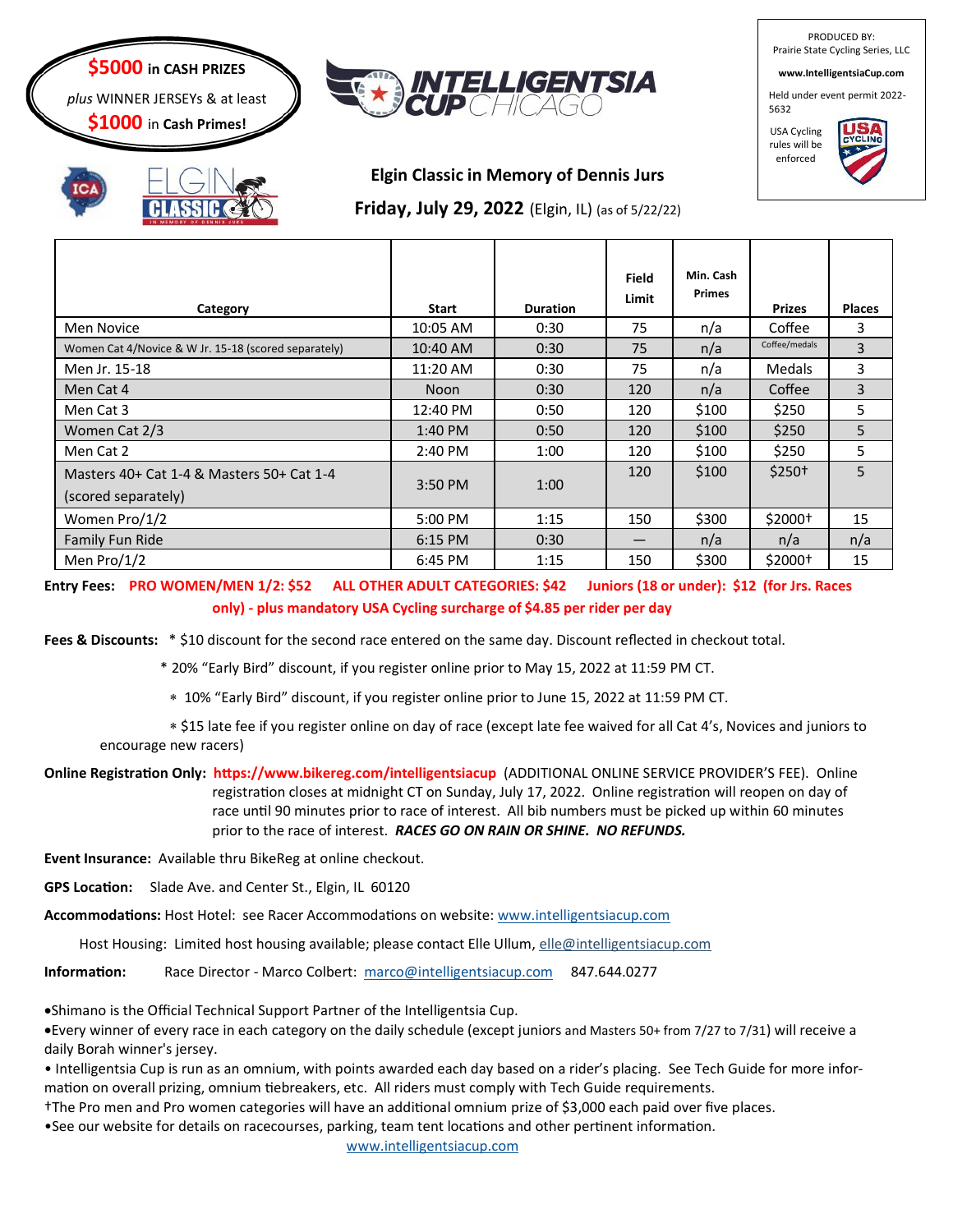

**MERICAN CRITERIUM CU** 

**\$4,400** in **Cash Primes!**

**AKE BLUFF** CRITERIUM

M Northwestern Medicine



PRODUCED BY: Prairie State Cycling Series, LLC

**www.IntelligentsiaCup.com**

Held under event permit 2022-5632



USA Cycling rules will be enforced



## **Northwestern Medicine Lake Bluff Criterium**

**Saturday, July 30, 2022** (Lake Bluff, IL) (as of 5/22/22)

| Category                                                         | <b>Start</b> | <b>Duration</b> | Field<br>Limit | Min. Cash<br><b>Primes</b> | <b>Prizes</b> | <b>Places</b> |
|------------------------------------------------------------------|--------------|-----------------|----------------|----------------------------|---------------|---------------|
| Men Novice                                                       | 9:30 AM      | 0:30            | 75             | n/a                        | Coffee        | 3             |
| Women Cat 4/Novice & W Jr.15-18 (scored separately)              | 10:10 AM     | 0:30            | 75             | n/a                        | Coffee/medals | 3             |
| Men Jr. 15-18                                                    | 10:50 AM     | 0:30            | 75             | n/a                        | <b>Medals</b> | 3             |
| Men Cat 4                                                        | 11:30 AM     | 0:30            | 120            | n/a                        | Coffee        | 3             |
| Men Cat 3                                                        | 12:10 PM     | 0:50            | 120            | \$100                      | \$250         | 5             |
| Women Cat 2/3                                                    | $1:10$ PM    | 0:50            | 120            | \$100                      | \$250         | 5             |
| Men Cat 2                                                        | 2:10 PM      | 1:00            | 120            | \$100                      | \$250         | 5             |
| Masters 40+ Cat 1-4 & Masters 50+ Cat 1-4<br>(scored separately) | $3:20$ PM    | 1:00            | 150            | \$100                      | \$250         | 5             |
| Lake Forest Bank Family Fun Ride                                 | 4:30 PM      | 0:30            |                | n/a                        | n/a           | n/a           |
| Women Pro/1/2 American Criterium Cup Event*                      | 5:20 PM      | 1:00            | 150            | \$2000                     | \$5500+       | 15            |
| Men Pro/1 American Criterium Cup Event*                          | 6:40 PM      | 1:00            | 150            | \$2000                     | \$5500+       | 15            |

**Entry Fees: Women Pro 1/2; Men Pro 1: \$65 ALL OTHER ADULT CATEGORIES: \$42 Juniors (18 or under): \$12 (for Jrs. Races only) - plus mandatory USA Cycling surcharge of \$4.85 per rider per day**

**Fees & Discounts:** \* \$10 discount for the second race entered on the same day. Discount reflected in checkout total.

\* 20% "Early Bird" discount, if you register online prior to May 15, 2022 at 11:59 PM CT.

10% "Early Bird" discount, if you register online prior to June 15, 2022 at 11:59 PM CT.

 \$15 late fee if you register online on day of race (except late fee waived for all Cat 4's, Novices and juniors to encourage new racers)

**Online Registration Only: https://www.bikereg.com/intelligentsiacup** (ADDITIONAL ONLINE SERVICE PROVIDER'S FEE). Online registration closes at midnight CT on Sunday, July 17, 2022. Online registration will reopen on day of race until 90 minutes prior to race of interest. All bib numbers must be picked up within 60 minutes prior to the race of interest. *RACES GO ON RAIN OR SHINE. NO REFUNDS.* 

**Event Insurance:** Available thru BikeReg at online checkout.

**GPS Location:** 113 E. Scranton Ave., Lake Bluff, IL 60044

**Accommodations:** Host Hotel: see Racer Accommodations on website: [www.intelligentsiacup.com](http://www.intelligentsiacup.com) 

Host Housing: Limited host housing available; please contact Elle Ullum, elle@intelligentsiacup.com

**Information:** Race Director - Marco Colbert: [marco@intelligentsiacup.com](mailto:marco@intelligentsiacup.com) 847.644.0277

•Shimano if the Official Technical Support Partner of the Intelligentsia Cup.

•Every winner of every race in each category on the daily schedule (except juniors and Masters 50+ from 7/27 to 7/31) will receive a daily Borah winner's jersey.

• Intelligentsia Cup is run as an omnium, with points awarded each day based on a rider's placing. See Tech Guide for more information on overall prizing, omnium tiebreakers, etc. All riders must comply with Tech Guide requirements.

†The Pro men and Pro women categories will have an additional omnium prize of \$3,000 each paid over five places.

\*See additional rules applicable to the American Criterium Cup posted at **www.americancritcup.com** 

•See our website for details on racecourses, parking, team tent locations and other pertinent information.